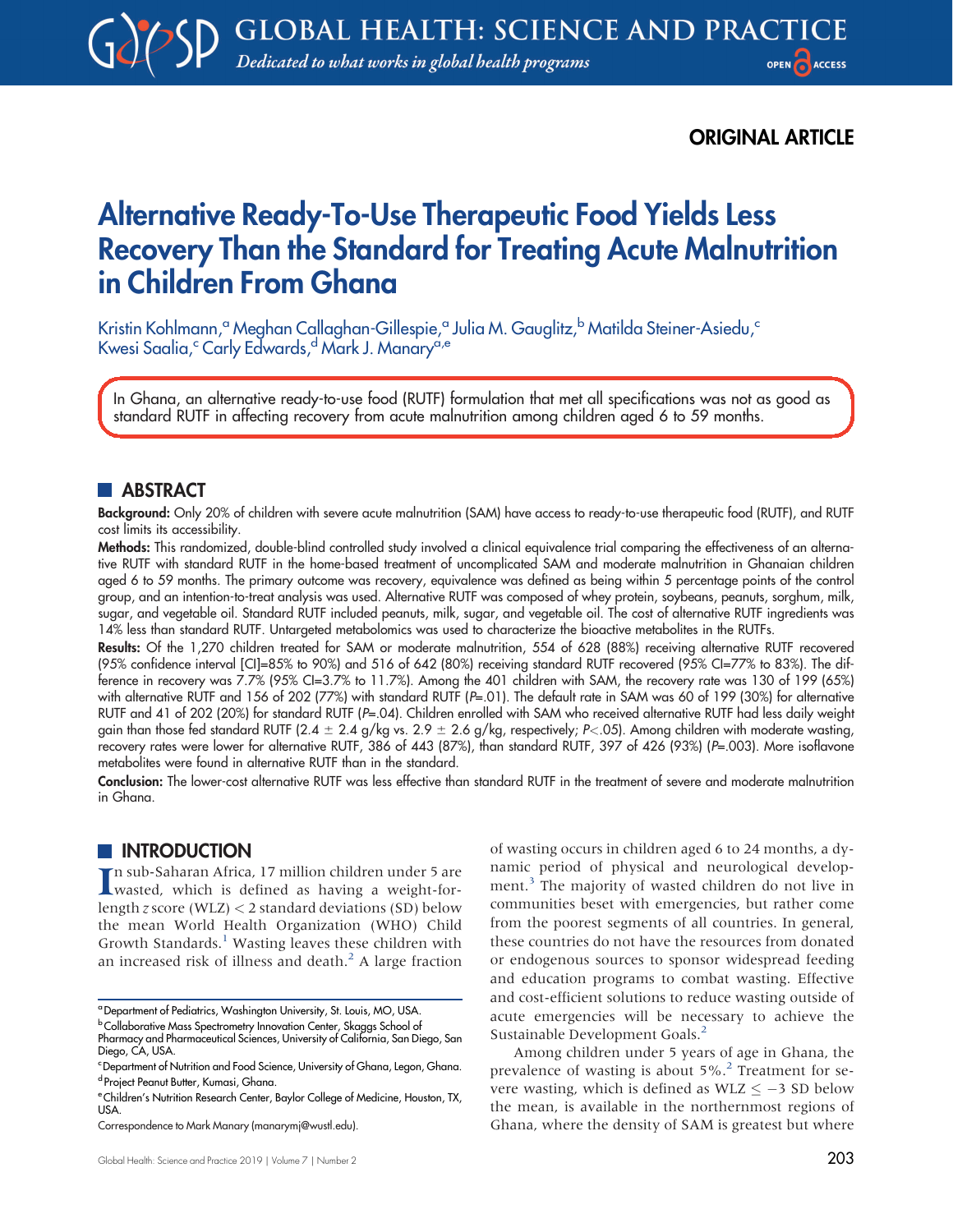only 17% of the population reside. Treatment of moderate wasting, defined by WLZ  $> -3$  and  $\le$  -2 and known as moderate acute malnutrition (MAM), is almost entirely unavailable in Ghana.

Home-based therapy with ready-to-use therapeutic food (RUTF) for children with SAM has revolutionized the management of wasted children, offering a superior alternative to inpatient treat-ment.<sup>[4,](#page-10-3)[5](#page-10-4)</sup> Unfortunately, RUTF reaches only about 15% of the children worldwide who need it. Despite being highly cost-effective, SAM treatment is expensive in absolute terms, with a cost of US \$150 to \$200 per child, and in Ghana, one limited study estimated the cost of treating SAM to be \$805 per child.<sup>6,[7](#page-10-6)</sup> Worldwide, standard RUTF (S-RUTF) is an expensive component of treatment, costing \$47 to \$61 per child treated. $8$  S-RUTF is composed of 25% skimmed milk powder and 27% peanut paste, a vegetable oil rich in omega-3 polyunsaturated fatty acids such as canola and sugar.

Study participants were recruited in the Brong Ahafo region, where the under-5 mortality was 32% higher than the national rate in 2011.

We tested whether a locally produced A-RUTF was equivalent to S-RUTF for treating acute malnutrition in Ghana.

### In 2013, our team initiated a multinational alternative RUTF (A-RUTF) formulation project with the aim to reduce the cost of RUTF, and in doing so, enable the existing resource envelope for SAM to be used to treat more children. The work began with a comprehensive literature and nutrient database analysis and subsequent development of a food formulation linear programming  $(LP)$  tool.<sup>9</sup> The LP tool is a conventional computer database program that lists all potential ingredients, nutritional compositions, prices, and country-specific availability. The tool has default nutrient constraints that align the formulations with the international RUTF nutrient specifications and food safety guidelines. $10$  The tool also allows for ingredient constraints, which sup-ports organoleptic optimization.<sup>9,[11](#page-10-10)</sup> It has been successfully used by our investigative team to create country-specific locally produced A-RUTF formulations for Ghana, Ethiopia, Pakistan, and India that were proven to be feasible, acceptable, and without adverse side effects in formal acceptability trials.<sup>12</sup> However, the relative effectiveness of an A-RUTF to S-RUTF has yet to be shown.

This article describes the operation and results from a randomized, double-blind controlled clinical trial testing the hypothesis that a locally produced A-RUTF was equivalent to S-RUTF for the treatment of uncomplicated SAM and MAM, in the Brong Ahafo region of Ghana.

## **METHODS**

## Subjects and Setting

Eligible children were between 6 and 59 months of age and experiencing acute malnutrition. SAM

was defined as  $WLZ \leq -3$ , or having a mid-upper arm circumference (MUAC) of <11.5 cm or bipedal edema. MAM was defined as not having SAM and having WLZ  $\le$  -2 or MUAC of <12.5 cm. In addition to meeting the anthropometric criteria, children were required to consume 30 g of RUTF in a supervised setting to be eligible for enrollment. Children were excluded if they were involved in another research trial or feeding program, had a chronic debilitating illness (e.g., cerebral palsy), or had a history of peanut or milk allergy.

Informed consent was obtained from the primary caregiver of the participant and documented by the caregiver's signature or thumbprint. The study received ethical approval from the Washington University in St. Louis Institutional Review Board, the Noguchi Memorial Institute for Medical Research Institutional Review Board, and the Ghana Health Service.

Study participants were recruited at 29 clinics throughout 5 districts in the Brong Ahafo region of Ghana. The Brong Ahafo region is the second largest region in Ghana and has the sixth largest population at 2.3 million. $^{13}$  In 2011, the under-5 mortality rate in the region was 108 deaths per 1,000 live births, 32% higher than the national under-5 mortality rate.<sup>14</sup> Although wasting rates in the latest Demographic and Health Survey showed a national decline, regional trends indicated that rates in the Brong Ahafo region had increased.[15](#page-10-14) In addition, 16% of all households in this region are considered food insecure.<sup>16</sup>

### Study Design

This randomized, double-blind controlled study was based on a clinical equivalence trial of treating acute malnutrition with 1 of 2 therapeutic foods, A-RUTF or S-RUTF. The primary outcome was recovery, defined as having achieved either  $W LZ > -2$  or MUAC >12.4 cm at any point during the treatment. Equivalence was chosen as being within 5 percentage points of the control group. Secondary outcomes were rates of weight and MUAC gain, the number of visits before recovery, cost of RUTF per child recovered, and adverse events. The sample size was estimated to be 1,262 children, which gave the comparison sufficient power to detect a 5% difference in recovery, assuming the control group achieved recovery rate of 85% using an equivalence design. The assumption that recovery would be 85% overall for the treatment of MAM and SAM was based on our trials in Malawi.<sup>[5](#page-10-4)</sup> The trial was publicly registered as ISRCTN14788669.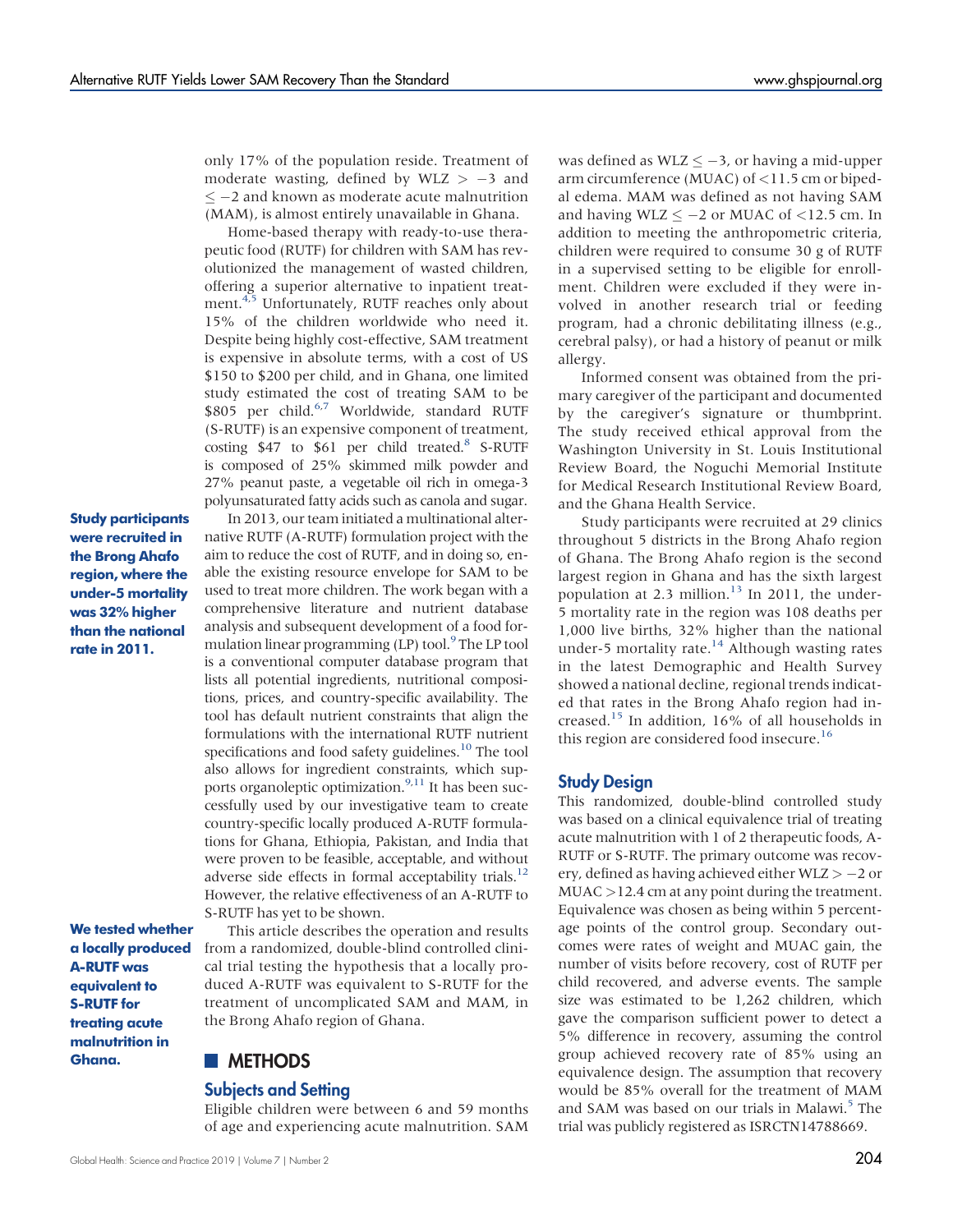## Participation and Data Collection

All participants were randomized to receive either A-RUTF or S-RUTF via a closed envelope technique. Allocation of the food intervention was conducted by a nurse who had the participant's caregiver draw an opaque envelope containing 1 of 4 colors. Each color corresponded to a type of RUTF. Both the research team and study participants were blinded to color assignments.

Management of MAM and SAM followed an optimized protocol that incorporated many elements from the community management of acute malnutrition (CMAM), which is described in [Table 1](#page-2-0). Notable deviations from CMAM were (1) visits were fortnightly instead of weekly, (2) the ration of RUTF for SAM was reduced as the child gained weight, (3) MAM children were given supplementary food in addition to counseling, and (4) exit criteria for the study were achievement of MUAC >12.4 cm on a single occasion or completion of 12 weeks of feeding, instead of requiring 3 occasions with MUAC >12.4 cm.

The children had MUAC, weight, and length measured upon enrollment. MUAC was measured on the left arm with a standard insertion tape to the nearest 0.1 cm (TALC, Herts, UK); weight was measured to the nearest 5 g using an electronic scale (Seca 334, Hamburg Germany, calibrated weekly); and recumbent length was measured in triplicate to the nearest 0.2 cm, using a rigid length board (Seca 417 length board, Hamburg, Germany). The staff received standardized training every 8 weeks in the measurement of edema and anthropometry by a senior clinician, and 10% of the field measurements were rechecked in the field for quality purposes. During the initial visit, demographic and health information were recorded, and a 2-week supply of their assigned RUTF was dispensed. The dosage of RUTF provided a daily intake of about 150 kcal/kg for SAM participants and about 75 kcal/kg for MAM participants. The daily SAM ration provided about 100% of the child's needs for growth and maintenance and was typically about 200 g. The daily MAM ration provided about 60% of the child's needs for growth and maintenance and was typically about 100 g. Caregivers and study participants were asked to return every 2 weeks for follow-up. At follow-up, caregivers reported on the child's clinical symptoms, anthropometric measurements were taken, and additional RUTF was distributed for those that remained wasted. The dosage of RUTF distributed at each follow-up visit was determined by the child's current weight. As SAM participants began to recover and reached a MUAC ≥11.5 cm, they were transitioned to the MAM dosage of 75 kcal/ kg/day of their assigned RUTF. No additional food rations were given when subjects reached an outcome, nor were the children asked to return for follow-up at regular intervals.

The study was implemented by trained nurses working for Project Peanut Butter, a registered NGO in Ghana. A research associate from Washington University resided in Ghana for the

All participants were randomized to receive A-RUTF or S-RUTF; neither they nor the research team knew which was received.

<span id="page-2-0"></span>TABLE 1. Comparison of Project Peanut Butter and Ghana Health Service Malnutrition Management Protocols in Brong Ahafo, Ghana

|                                                                                    | <b>Project Peanut Butter Protocol</b>                        | <b>Ghana Health Service CMAM Protocol</b>                              |
|------------------------------------------------------------------------------------|--------------------------------------------------------------|------------------------------------------------------------------------|
| <b>SAM</b> enrollment criteria                                                     | MUAC $<$ 11.5 cm or WLZ $<$ -3 SD<br>Bilateral pitting edema | MUAC $<$ 11.5 cm or WLZ below $-3$ SD<br>Bilateral pitting edema       |
| <b>MAM</b> treatment<br>MUAC ≥11.5 cm, $<$ 12.5 cm<br>WLZ between $-2$ and $-3$ SD | Enrolled and treated with RUTF                               | Increased nutrition counseling during CWC                              |
| <b>RUTF</b> dosage                                                                 | 150 kcal/kg/day for SAM<br>75 kcal/kg/day for MAM            | 200 kcal/kg/day for SAM                                                |
| Follow-up                                                                          | Biweekly                                                     | Weekly                                                                 |
| <b>Graduation criteria</b>                                                         | MUAC > 12.4 cm, or WFL > $-2$ SD for 1 visit (2 weeks)       | $MUAC > 12.4$ cm, 3 consecutive weeks<br>No edema, 3 consecutive weeks |
| Discharge criteria                                                                 | 3 consecutive visits missed (6 weeks)                        | 3 consecutive weeks missed                                             |
| Maximum duration of treatment                                                      | 12 weeks                                                     | 16 weeks                                                               |

Abbreviations: CMAM, community management of acute malnutrition; CWC, Child Welfare Clinics; MAM, moderate acute malnutrition; MUAC, mid-upper arm circumference; RUTF, ready-to-use food; SAM, severe acute malnutrition; WLZ, weight-for-length z score.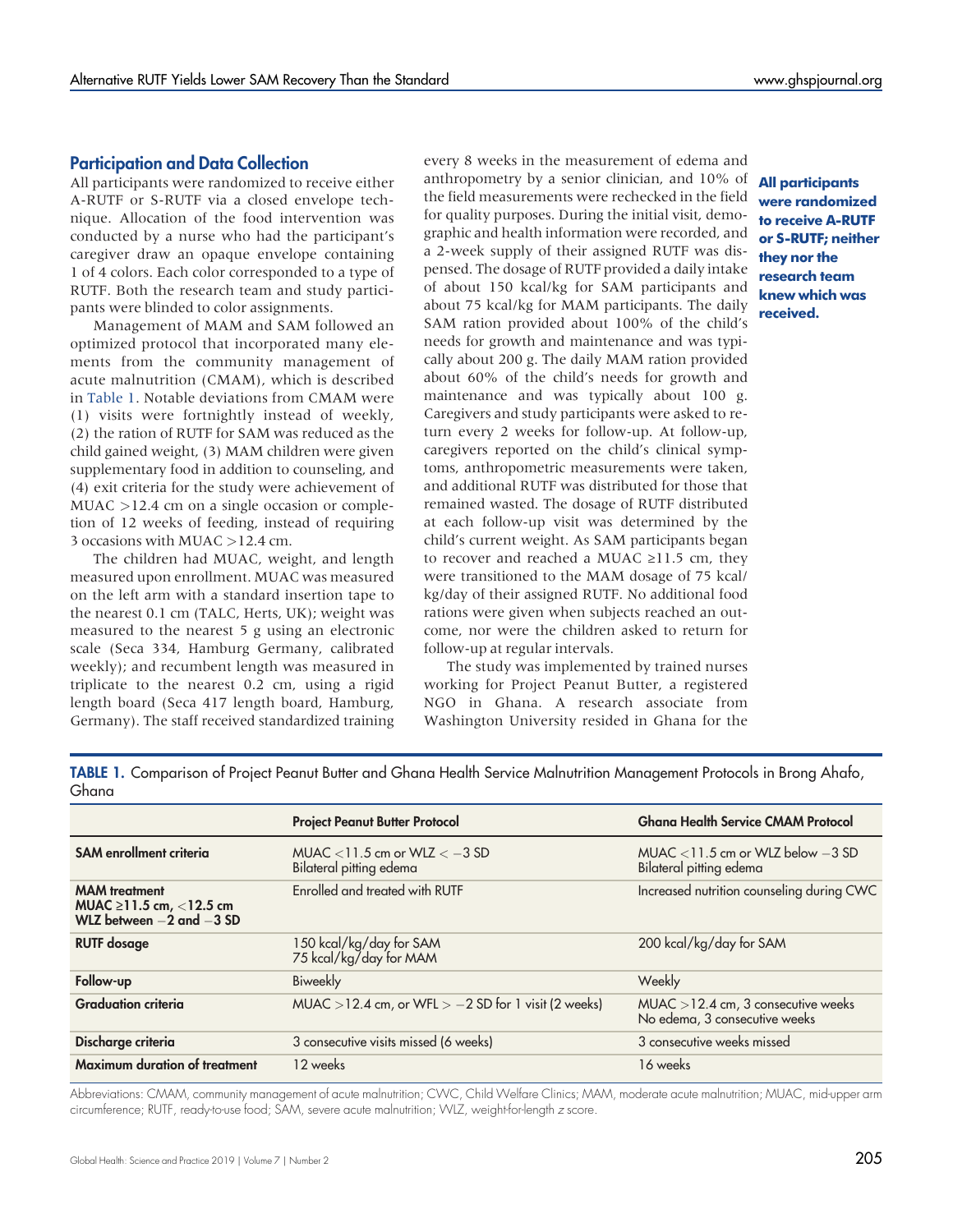purposes of implementing the study as well. Health center facilities were used as locations where malnutrition treatment services were given, but Project Peanut Butter ensured that RUTF was always available and research staff were always present on the appointed days to deliver service. This was done so that the results of the trial could be interpreted as a comparison of the effectiveness of 2 types of RUTF, without bias due to barriers to consistent implementation.

#### Study Foods

Both RUTFs were produced at Project Peanut Butter in Kumasi, Ghana, a certified local supplier. Both RUTF formulations met the nutritional specifications and microbiological requirements for RUTF set forth by United Nations agencies in 2007 and underwent safety testing for aflatoxin and microbial contamination at Eurofins Scientific Inc. (Des Moines, Indiana, USA).<sup>[10](#page-10-9)</sup> The S-RUTF contained peanut paste, sugar, nonfat dried milk, vegetable oil, a premix containing concentrated minerals and vitamins, and an emulsifier. The A-RUTF replaced about half the amount of peanut with locally available soybean and sorghum flour, and the 50% of protein from dairy per United Nations specification came from a combination of whey protein concentrate 34 and nonfat dried milk. A-RUTF also included canola oil, sugar, a vitamin and mineral premix, as well as less nonnutritive emulsifier ([Table 2\)](#page-4-0).

Whenever study food was given to children, the nurses counseled the caregivers to feed the RUTF in whatever manner the child would readily accept it, which was most often sucking the food out of the flexible package from a small tear. Caregivers were also counseled to feed the RUTF strictly to the malnourished child and not to share or sell the RUTF.

The ingredient cost of A-RUTF was US\$1.90/kg compared with \$2.20/kg for the S-RUTF, a 14% cost reduction in ingredients. This reduction was largely achieved by substituting the less expensive sorghum and soy for peanut. Ingredient prices were estimated using the LP tool, which employed a modeling method that determined the median commodity prices in 2012 in Ghana from a comprehensive variety of sources, including accounting for transportation and taxes. The price variation seen in the subsequent 5 years was then added to the model to estimate "typical" prices for the ingredients.

Protein quality was calculated to better characterize A-RUTF and S-RUTF. The Digestible Indispensable Amino Acid Score (DIAAS) method with the reference population being healthy children aged 1–3 years was used to calculate protein quality.[17](#page-10-16) In addition, the DIAAS was recalculated using malnourished children in a phase of rapid catch-up growth as a reference population.<sup>18</sup>

### Coverage Survey

To determine coverage of MAM and SAM children receiving RUTF feeding (i.e., the proportion of children with acute malnutrition who were accessing services), we used the simplified lot quality assurance sampling evaluation of access and coverage (SLEAC) method.<sup>19</sup> The coverage survey was conducted as a routine measure of program effectiveness, which allowed us to understand if the research feeding achieved similar coverage as operational programs in sub-Saharan Africa.

### Metabolomics Analysis

To characterize the nonnutritive components of the RUTFs, which might contribute to the clinical effect, untargeted metabolomics analyses were conducted. A-RUTF and S-RUTF were extracted to a final concentration of 1  $\mu$ g/ $\mu$ L in 50% methanol and 95% ethanol for untargeted metabolite analysis. Data were acquired for each sample in triplicate using an ultra-high performance liquid chromatography–tandem mass spectrometry system (UltiMate 3000 UHPLC system [Thermo Scientific, Waltham, MA, USA] coupled to a Maxis Q-TOF mass spectrometer [Bruker Daltonics, Bremen, Germany]), using electrospray ionization in positive mode and a reverse phase C18 column (Kinetex,  $100 \times 2.1$  mm,  $1.7$ - $\mu$ m particle size, 100-Å pore size; Phenomenex, Torrance, CA, USA). Raw data files were converted to mzXML format using Bruker DataAnalysis software after lock mass correction (m/z=622.0290; Hexakis [SynQuest Laboratories, Alachua, FL, USA]) and analyzed with molecular networking and library spectral matching using the web-based platform GNPS [\(https://gnps.ucsd.edu](https://gnps.ucsd.edu)). The analysis is available at [https://gnps.ucsd.edu/ProteoSAFe/status.jsp?](https://gnps.ucsd.edu/ProteoSAFe/status.jsp?task=a474e2ed686f43d7b2946a53225495c2) [task=a474e2ed686f43d7b2946a53225495c2.](https://gnps.ucsd.edu/ProteoSAFe/status.jsp?task=a474e2ed686f43d7b2946a53225495c2)

### Data Analysis

Data were double entered into a Microsoft Access database and discrepant values corrected by reviewing the original data collection cards. For children older than 24 months, height was estimated from the measured length by subtracting 1.5 cm from the length. $^{20}$  $^{20}$  $^{20}$  Z scores were calculated using the WHO Anthroplus version 1.0.4 (WHO, Geneva), based on the 2006 WHO Child Growth

Both RUTF formulations used in the study met nutritional and microbiological requirements and underwent safety testing.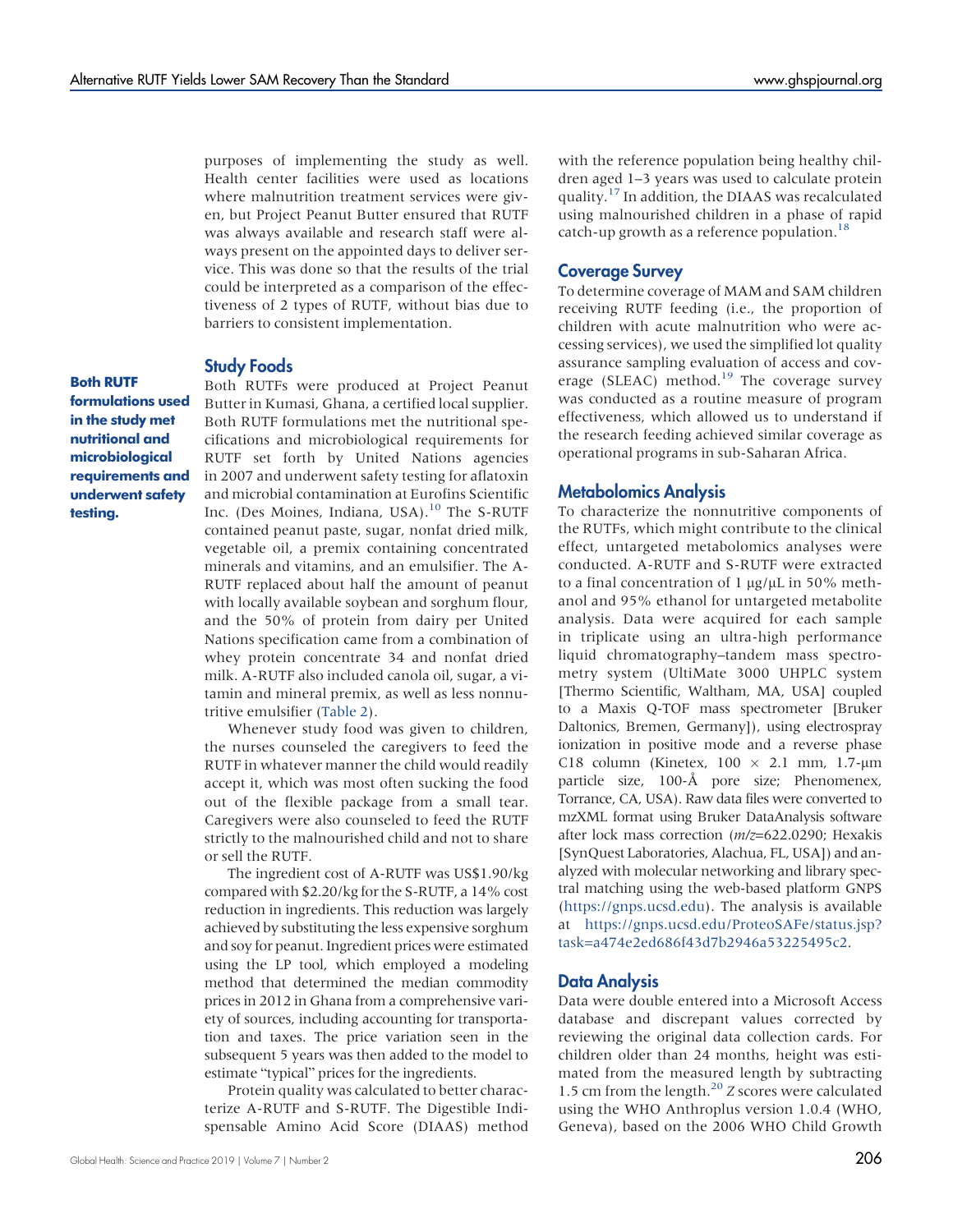| Ingredient/Nutrient                                         | <b>Alternative-RUTF</b> | <b>Standard-RUTF</b> |
|-------------------------------------------------------------|-------------------------|----------------------|
| Ingredient                                                  |                         |                      |
| Cereal/grain, sorghum, g/100 g                              | 9.00                    |                      |
| Legume, g/100 g                                             |                         |                      |
| Groundnut                                                   | 14.00                   | 27.00                |
| Soybean                                                     | 2.00                    |                      |
| Milk, g/100 g                                               |                         |                      |
| Dry, nonfat, regular, without added vitamin A and vitamin D | 5.00                    | 25.00                |
| Whey protein concentrate 34%                                | 20.18                   |                      |
| Oil, g/100 g                                                |                         |                      |
| Canola                                                      | 20.50                   |                      |
| Palm                                                        |                         | 15.48                |
| Soybean                                                     |                         | 2.92                 |
| Sugar, g/100 g                                              | 25.00                   | 24.64                |
| Micronutrient and vitamin premix, g/100 g                   | 2.92                    | 2.96                 |
| Emulsifier, g/100 g                                         | 1.40                    | 2.00                 |
| <b>Nutrient</b>                                             |                         |                      |
| Energy, kcal/100 g                                          | 560                     | 559                  |
| Protein, g/100 g                                            | 14.5                    | 15.8                 |
| Lipids, g/100 g                                             | 29.2                    | 33.0                 |
| n-6 fatty acids, g/100 g                                    | 6.3                     | 5.7                  |
| n-3 fatty acids, g/100 g                                    | 1.9                     | 0.03                 |
|                                                             |                         |                      |

<span id="page-4-0"></span>TABLE 2. Ingredient and Nutrient Composition of Study Foods<sup>a</sup>

Abbreviation: RUTF, ready-to-use therapeutic food.

<sup>a</sup> Both foods were a soft, brown, homogeneous paste with small granules perceptible to the tongue. They were packaged in identical, unlabeled metalized polyethylene terephthalate sachets with the only marking being a colored dot to indicate the type of RUTF.

Standards.<sup>[21](#page-11-3)</sup> Rates of weight gain were calculated for the first 4 weeks of treatment by dividing weight gain in grams by the enrollment weight in kilograms and the days of treatment between measurements. Mean daily MUAC gain was also calculated for the first 4 weeks of treatment by dividing MUAC gain in millimeters by days of treatment between measurements.

Data were analyzed by using SPSS Statistics software (version 25.0; IBM Corp., Armonk, NY, USA). Summary statistics were calculated for the participants as mean  $\pm$  SD for continuous parameters and n (%) for categorical parameters. Analyses were done by intention to treat (ITT) for which defaulters were considered to be failures in accordance with the Sphere Standards.<sup>[22](#page-11-4)</sup> In accordance with the trial designation as an equivalence trial, the 95% confidence intervals (CIs) around the recovery rates were calculated to determine if there was overlap between the groups and the difference was compared to determine if it exceeded the threshold of 5 percentage points.

Subgroup analyses were performed on children with SAM and MAM. For secondary and subgroup outcomes treatment groups were compared using the Student's test or Mann-Whitney U test for continuous variables and Fisher's exact test for categorical measures.

## **RESULTS**

A total of 1,270 children were enrolled in the study **A total of** from February 2017 to February 2018 ([Figure 1](#page-5-0)). 1,270 children Of these, 401 were diagnosed with SAM and were assigned to receive either A-RUTF (n=199) or S-RUTF (n=202); 869 children were diagnosed with MAM and were assigned to receive either A-RUTF (n=443) or S-RUTF (n=426). The baseline

were enrolled in the study from February 2017 to February 2018.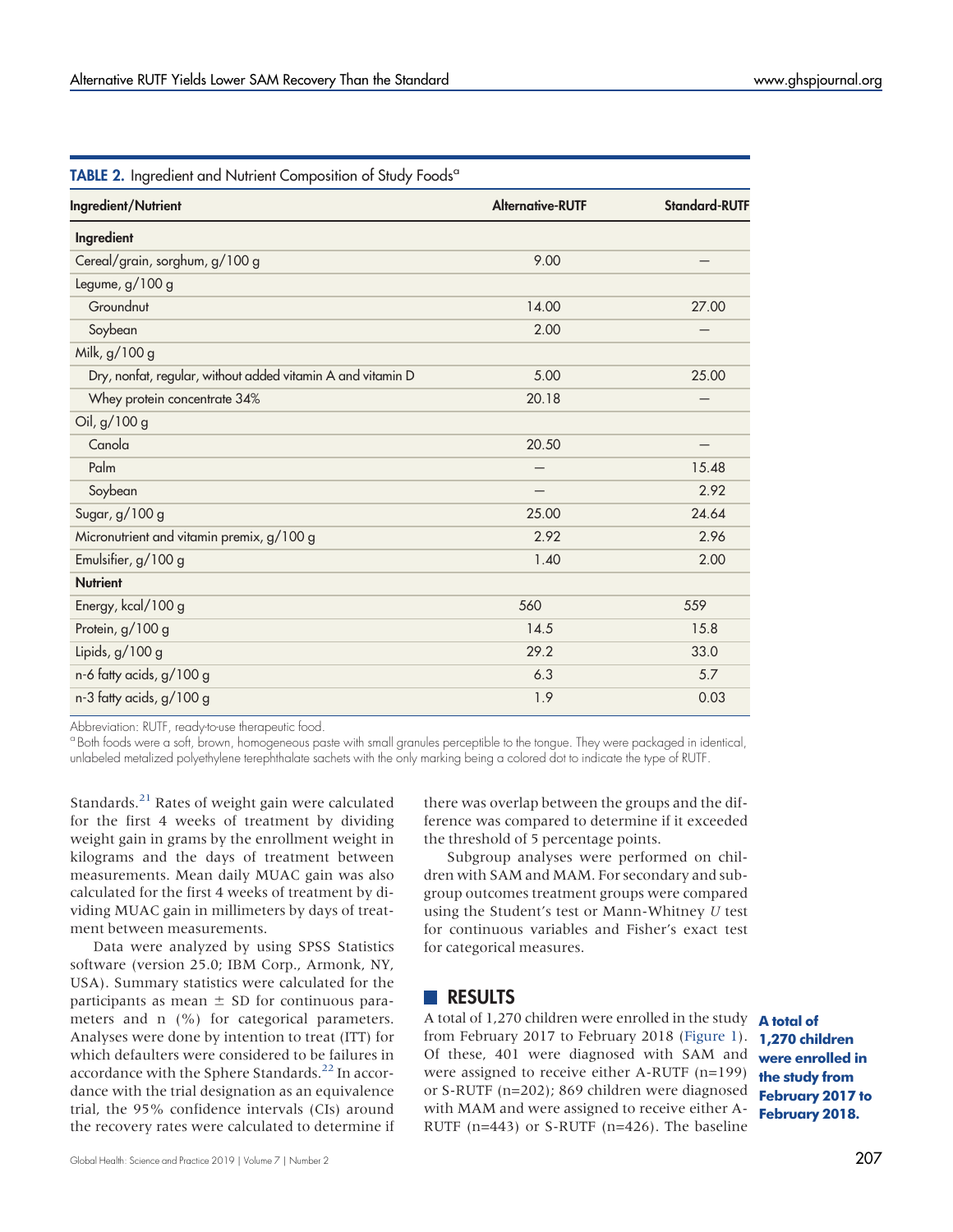<span id="page-5-0"></span>

Abbreviation: RUTF, ready-to-use therapeutic food.

characteristics for each study group were similar [\(Table 3](#page-6-0)). For the children with SAM, 157 were designated by both MUAC and weight-for-length, 178 only by MUAC, 63 only by weight-for-length, and 3 only by having edema. For the children with MAM, 320 were designated by both MUAC and weight-for-length, 378 only by MUAC, and 171 only by weight-for-length.

A-RUTF yielded lower rates of gain for weight and MUAC and a lower likelihood of recovery among children with SAM.

Among SAM and MAM children receiving A-RUTF, 516 of 642 recovered (80.4%, 95% CI= 77.1% to 83.3%) [\(Table 4\)](#page-7-0). Among children receiving S-RUTF, 553 of 628 recovered (88.1%, 95% CI= 85.3% to 90.4%). The difference in recovery rates was 7.7 percentage points (95% CI=3.7 to 11.7 percentage points).

The protein content in 100 g of S-RUTF was 1.25 g higher than in 100 g of A-RUTF, although both foods were within current international agency specifications and 50% of protein was from a dairy source ([Table 2\)](#page-4-0).<sup>[10](#page-10-9)</sup> S-RUTF also had a lipid content that was 2.8 g more than A-RUTF per 100 g of RUTF. Protein quality as determined by DIAAS using healthy children as a reference population was 107 for A-RUTF and 109 for S-RUTF. Protein quality using malnourished children as a reference population was 85 for A-RUTF and 84 for S-RUTF.

Among SAM children, recovery was seen in 130 of 199 (65.3%) for those receiving A-RUTF and was 156 of 202 (77.2%; P=.01) for those receiving S-RUTF [\(Table 4,](#page-7-0) [Figure 2](#page-8-0)); defaults were not considered to be recovered in our ITT analysis. Children with SAM receiving A-RUTF had lower rates of gain for both weight and MUAC [\(Figure 2\)](#page-8-0).

Children with MAM who received A-RUTF were less likely to recover, according to an ITT analysis ([Figure 3\)](#page-8-0). For children with MAM, rates of weight and MUAC gain were similar between groups [\(Table 4\)](#page-7-0). Mortality rates were low, with only 5 (0.4%) MAM or SAM children dying.

A total of 184 (14.5%) of children did not complete the study and were classified as defaults [\(Table 4](#page-7-0)). The relative risk for defaulting if the child was enrolled with SAM compared with those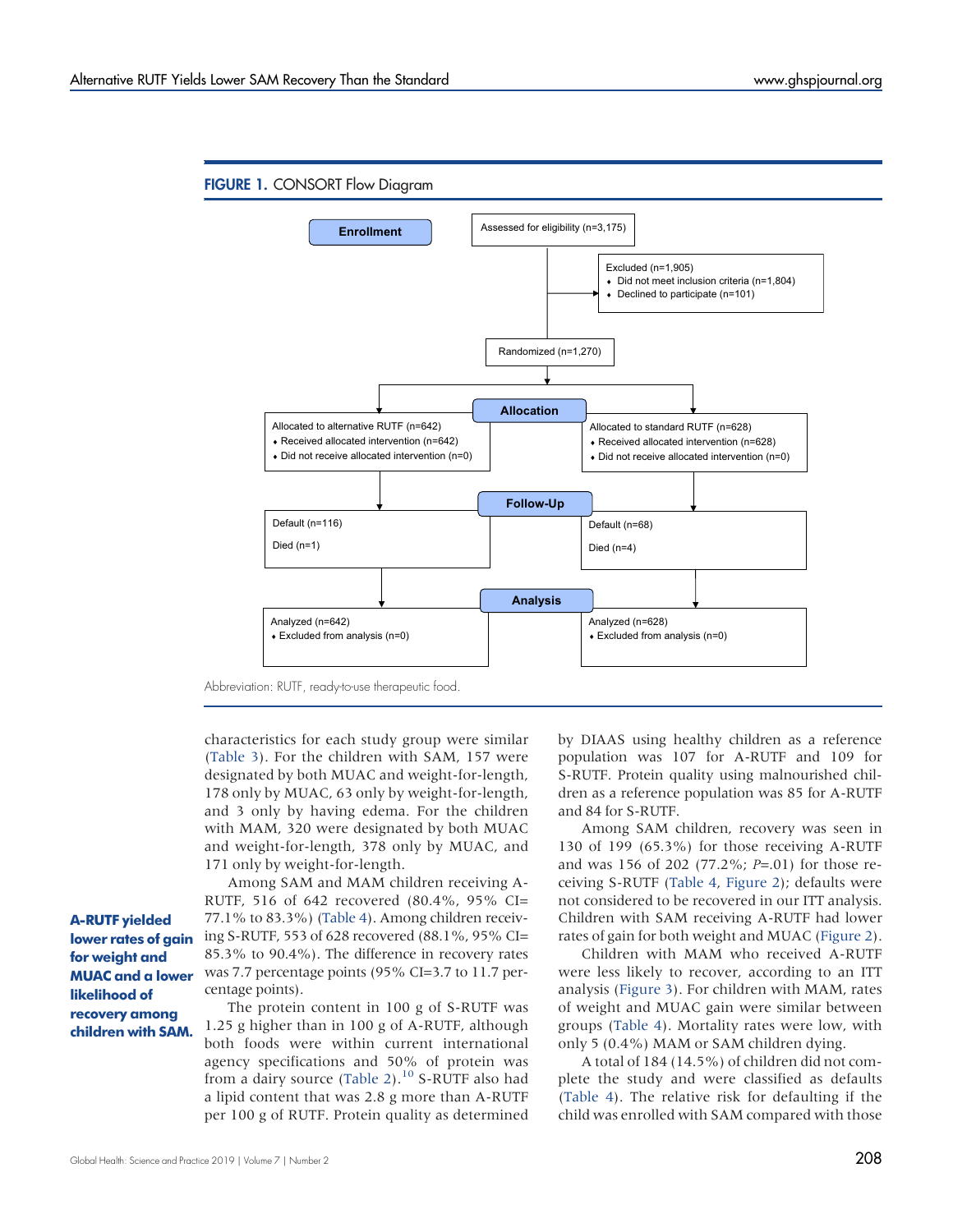|                                            | <b>Severe Acute Malnutrition</b> |                            | <b>Moderate Acute Malnutrition</b> |                            |
|--------------------------------------------|----------------------------------|----------------------------|------------------------------------|----------------------------|
| <b>Characteristic</b>                      | <b>A-RUTF</b><br>$(n=199)$       | <b>S-RUTF</b><br>$(n=202)$ | <b>A-RUTF</b><br>$(n=443)$         | <b>S-RUTF</b><br>$(n=426)$ |
| Male, No. (%)                              | 88 (44.2)                        | 94 (46.5)                  | 189 (42.7)                         | 163 (38.3)                 |
| Age, months, mean (SD)                     | 14.38(8.0)                       | 13.25(7.6)                 | 15.79 (9.3)                        | 13.89(7.2)                 |
| Roof made of metal, No. (%)                | 152 (76.4)                       | 153 (75.7)                 | 358 (80.8)                         | 346 (81.2)                 |
| Animals sleep with child, No. (%)          | 120 (60.3)                       | 127 (62.9)                 | 259(58.5)                          | 275 (64.6)                 |
| Electricity in home, No. (%)               | 111 (55.8)                       | 113 (55.9)                 | 285 (65.2)                         | 267 (62.7)                 |
| Clean water source, No. (%)                | 83 (41.7)                        | 91(45.0)                   | 206(46.5)                          | 206 (48.4)                 |
| Edema, No. (%)                             | 5(2.5)                           | 3(1.5)                     |                                    |                            |
| Mid-upper arm circumference, cm, mean (SD) | 11.1(0.9)                        | 11.0(0.8)                  | 12.2(0.4)                          | 12.2(0.4)                  |
| Weight, kg, mean (SD)                      | 6.28(1.3)                        | 6.12(1.2)                  | 7.34(1.3)                          | 7.19(1.2)                  |
| Length, cm, mean (SD)                      | 69.8(7.5)                        | 68.5(6.6)                  | 72.4(7.2)                          | 71.2(6.6)                  |
| Weight-for-length, z score, mean (SD)      | $-3.16(0.8)$                     | $-3.07(0.9)$               | $-2.08(0.6)$                       | $-1.97(0.6)$               |
| Length-for-age, z score, mean (SD)         | $-2.56(1.4)$                     | $-2.64(1.4)$               | $-1.98(1.2)$                       | $-1.80(1.1)$               |
| Weight-for-age, z score, mean (SD)         | $-3.65(0.9)$                     | $-3.64(1.0)$               | $-2.59(0.7)$                       | $-2.41(0.9)$               |

<span id="page-6-0"></span>

Abbreviations: A-RUTF, alternative ready-to-use therapeutic food; SD, standard deviation; S-RUTF, standard ready-to-use therapeutic food.

with MAM was 3.39 (CI 95%=2.53 to 4.53). Of the children who defaulted, 116 (63.0%) received A-RUTF compared with 68 (37.0%, P<.001) who received S-RUTF. Considering the SAM children who defaulted, 68 of 101 (67.3%) did so before the 4-week follow-up, and 7 of 101 (6.9%) did so after the 8-week follow-up. Only 26 of 101 (25.7%) attained an MUAC >11.4 cm, indicative of improvement from SAM to MAM.

Coverage surveys were conducted throughout catchment areas in February 2018. During the survey, the data collection teams assessed a total of 560 children. Among these children, 11 (2.0%) had SAM and 52 (9.3%) had MAM. The coverage of SAM children was 7 of 11 (63.6%) and MAM children was 18 of 52 (34.6%). Mothers were asked if they were aware there was a treatment program in their community, and 8 of 11 (72.7%) of mothers with SAM children and 28 of 52 (53.8%) of mothers with MAM children responded positively.

The cost of A-RUTF used per MAM child recovered was US\$7.07, while for S-RUTF the cost was \$8.20 (16% higher). The cost of A-RUTF per SAM child recovered was \$28.72, while for S-RUTF this was \$28.48, a similar amount.

Untargeted metabolomics of A-RUTF and S-RUTF showed that among the 26 unique

Global Health: Science and Practice 2019 | Volume 7 | Number 2  $209$ 

metabolites found in A-RUTF, 5 were isoflavones, consistent with the addition of soy products in A-RUTF; while S-RUTF had only 9 unique metabolites, and most were likely to be minor components of the food emulsifier or peanuts ([Table 5](#page-9-0)). No xenobiotics were found in the A-RUTF that were also not present in the S-RUTF.

## **DISCUSSION**

An acute malnutrition treatment program was successfully instituted at 29 rural sites in Brong Ahafo, where the prevalence of acute malnutrition was high and a coverage estimate met those **Unexpectedly,** typically reported as well as international standards.[23](#page-11-5)[,24](#page-11-6) Unexpectedly, A-RUTF was not equivalent to S-RUTF in the treatment of SAM or MAM in Ghana in this randomized, double-blind, clinical, controlled trial compared with an ITT analysis. The primary compositional differences were that sorghum and soy were used in A-RUTF in place of some of the peanut paste in S-RUTF and a large portion of the dried skim milk in S-RUTF was **used per MAM** replaced with whey protein in A-RUTF.

The trial was limited by the large number of was US\$7.07 and children who were lost to follow-up. Their outcomes were unknown; however, lost to follow-up (16% higher). or "default" was regarded as a negative outcome,

A-RUTF was not equivalent to S-RUTF in the treatment of SAM or MAM in this trial.

The cost of A-RUTF child recovered \$8.20 for S-RUTF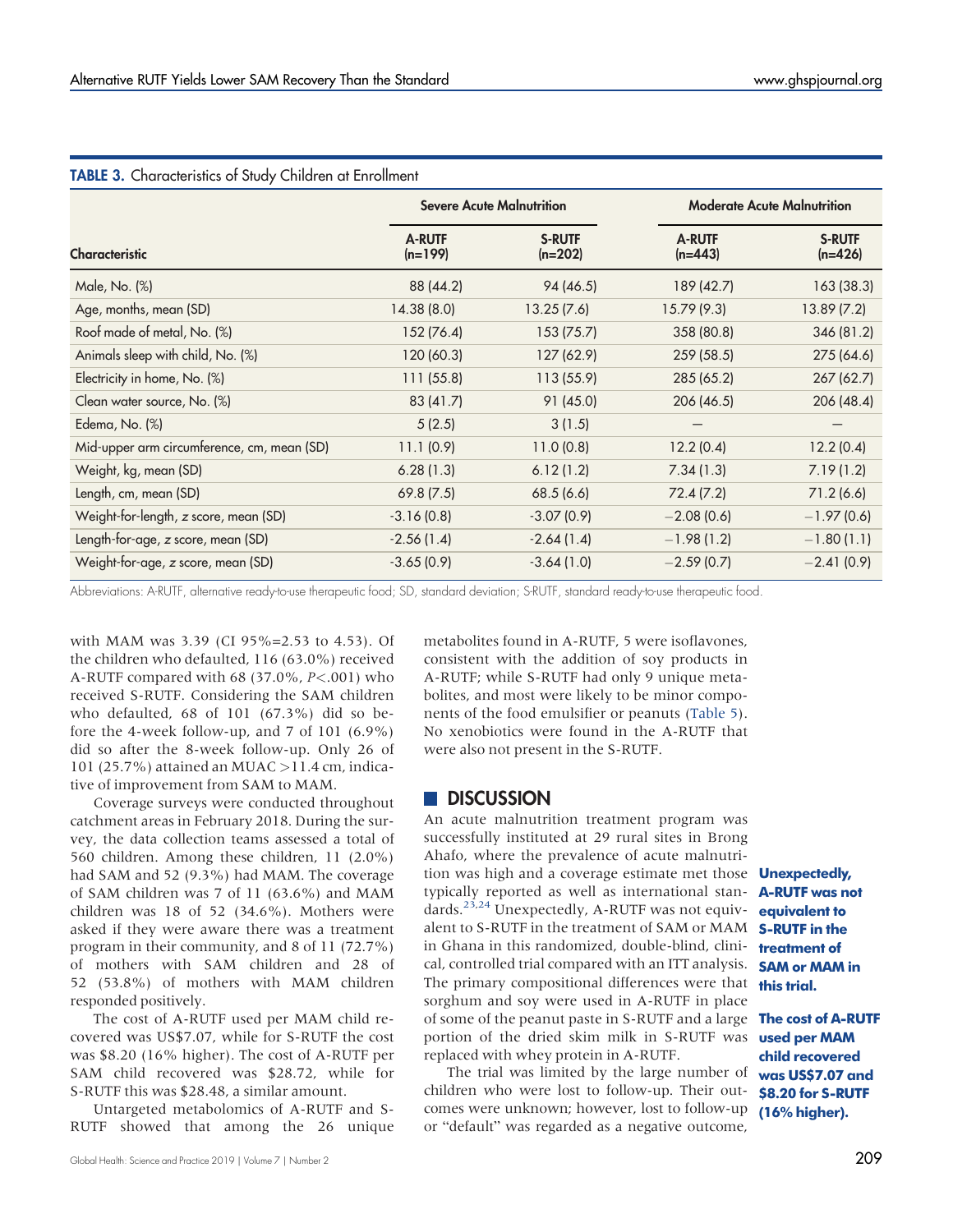<span id="page-7-0"></span>TABLE 4. Comparison of Outcomes Between Assigned Treatment Food for Ghanaian Children With Severe Acute Malnutrition and Moderate Acute Malnutrition

| <b>Outcome</b>                                      | <b>Assigned</b><br><b>A-RUTF</b> | Assigned<br><b>S-RUTF</b> | P Value <sup>a</sup> |
|-----------------------------------------------------|----------------------------------|---------------------------|----------------------|
| All study participants                              | $n = 642$                        | $n = 628$                 |                      |
| Defaulted, No. (%)                                  | 116(18.1)                        | 68 (10.8)                 | < .001               |
| Died, No. (%)                                       | 1(0.2)                           | 4(0.6)                    | .21                  |
| Recovered, No. (%)                                  | 516 (80.4)                       | 554 (88.2)                | < .001               |
| Remained malnourished, No. (%)                      | 9(1.4)                           | 2(0.3)                    | .06                  |
| Rate of weight gain, <sup>c</sup> g/kg/d, mean (SD) | 1.88(1.8)                        | 2.04(2.0)                 | .31                  |
| Rate of MUAC gain, <sup>c</sup> mm/d, mean (SD)     | 0.16(0.2)                        | 0.18(0.2)                 | .04                  |
| <b>Participants with SAM</b>                        | $n = 199$                        | $n = 202$                 |                      |
| Defaulted, No. (%)                                  | 60 (30.1)                        | 41 (20.3)                 | .03                  |
| Died, No. (%)                                       | 1(0.5)                           | 3(1.5)                    | .62                  |
| Recovered, No. (%)                                  | 130 (65.3)                       | 156 (77.2)                | .01                  |
| Remained malnourished, No. (%)                      | 8(4.0)                           | 2(1.0)                    | .06                  |
| Rate of weight gain, <sup>c</sup> g/kg/d, mean (SD) | 2.40(2.4)                        | 2.90(2.6)                 | .04                  |
| Rate of MUAC gain, <sup>c</sup> mm/d, mean (SD)     | 0.20(0.2)                        | 0.25(0.2)                 | .047                 |
| <b>Participants with MAM</b>                        | $n = 443$                        | $n = 426$                 |                      |
| Defaulted, No. (%)                                  | 56 (12.6)                        | 27(6.3)                   | .002                 |
| Died, No. (%)                                       | 0(0.0)                           | 1(0.2)                    | > .99                |
| Recovered, No. (%)                                  | 386 (87.1)                       | 398 (93.4)                | .003                 |
| Remained malnourished, No. (%)                      | 1(0.2)                           | 0(0)                      | > .99                |
| Rate of weight gain, <sup>c</sup> g/kg/d, mean (SD) | 1.66(1.5)                        | 1.61(1.5)                 | .62                  |
| Rate of MUAC gain, <sup>c</sup> mm/d, mean (SD)     | 0.13(0.2)                        | 0.14(0.2)                 | .29                  |

Abbreviations: A-RUTF, alternative ready-to-use therapeutic food; MAM, moderate acute malnutrition; MUAC, mid-upper arm circumference; SAM, severe acute malnutrition; S-RUTF, standard ready-to-use therapeutic food.

 $\degree$  Statistical comparisons made using Student's t test for continuous parameters and Fisher's exact test for categorical parameters.<br> $\degree$  Defaulters were treated as unrecovered in the calculation of recovery rates.

<sup>c</sup> Calculated for the first 4 weeks of treatment.

following other RUTF trials and international standards.<sup>4,[21](#page-11-3)</sup> Concerted efforts to seek malnourished children in Malawi who were lost to followup found that death or hospitalization occurred at about twice the rate as in those who reached a definitive outcome[.4](#page-10-3) There were no differences between the characteristics of children lost to follow-up compared with those who reached a definitive outcome in this study (data not shown).

Our data support that A-RUTF is inferior to S-RUTF, but the conclusion may be affected by defaulting.

We used ITT analyses, which are considered the strongest approach for randomized clinical trials to ensure unbiased comparisons among the treatment groups. If a per protocol analysis had been conducted on these SAM data from Ghana, recovery rates would have been 92% and 96% for A-RUTF and S-RUTF, respectively  $(P > .05)$ . If we assume that half of the children lost to follow-up had a definitive negative outcome, then recovery rates for SAM would have been 79% and 87% for A-RUTF and S-RUTF, respectively  $(P=.05)$ . This study is one of very few published clinical trials treating acute malnutrition in Ghana. Previously, a treatment trial of SAM in the Upper East region found a recovery rate of 71% (95% CI=68.0% to 76.0%) and default at 28% (95% CI=24.0% to 32.0%),<sup>25</sup> results that are similar to our findings from Brong Ahafo. While we believe that our data support the conclusion that A-RUTF is inferior to S-RUTF, this conclusion is tempered by uncertainty from children defaulting.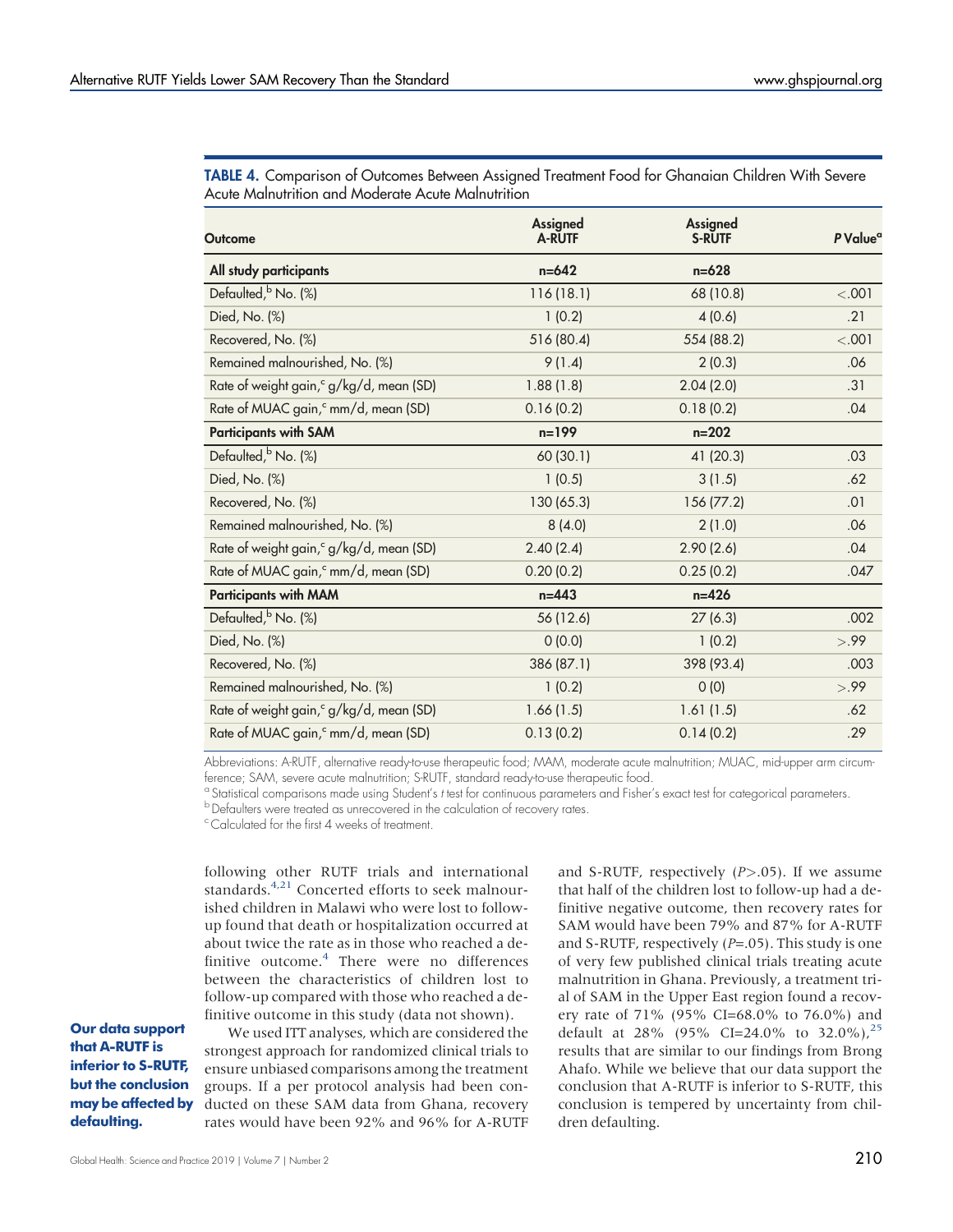<span id="page-8-0"></span>FIGURE 2. Comparison of Outcomes Between A-RUTF and S-RUTF Among Ghanaian Children With Severe Acute Malnutrition



Abbreviations: A-RUTF, alternative ready-to-use therapeutic food; CI, confidence interval; S-RUTF, standard ready-to-use therapeutic food.

A: Recovery rates for A-RUTF and S-RUTF compared with intentionto-treat analysis (Fisher's exact test,  $*P<.01$ ).

B: Median rate of weight gain during the first 4 weeks of treatment for A-RUTF and S-RUTF; error bar indicates 95% CIs,  $*P<.05$ .

C: Median rate of MUAC gain during first 4 weeks of treatment for A-RUTF and S-RUTF; error bar indicates 95% CIs, Mann-Whitney U test,  $*P\leq .05$ .

Our findings showed that the children receiving A-RUTF enrolled on both SAM and MAM criteria were more likely to default, and we do not have the information to explain why that occurred. In response to a question asked of every caregiver on every return visit, only 3 caregivers

Global Health: Science and Practice 2019 | Volume 7 | Number 2  $211$ 

FIGURE 3. Comparison of Recovery Rates Between A-RUTF and S-RUTF Among Ghanaian Children With Moderate Acute Malnutrition



Abbreviations: A-RUTF, alternative ready-to-use therapeutic food; S-RUTF, standard ready-to-use therapeutic food.

Intention-to-treat analysis used (Fisher's exact test, \*\*P<.01).

overall remarked that their children did not like consuming the RUTF. Most defaulting occurred after 1 or 2 visits. Because of the randomized trial design, we conclude that defaulting is caused by A-RUTF, rather than coincidental circumstances.

Formal acceptability testing was conducted in a crossover design using the RUTFs daily for a week in MAM children. A-RUTF and S-RUTF showed similar amounts consumed, respectively (93% and 92%,  $P > .05$ ) and similar liking scores attributed by the mother  $(3.5 \text{ and } 4.1, P > .05)$ , and there were no differences in adverse effects.<sup>[12](#page-10-11)</sup> It is possible children did not like the A-RUTF equivalently over a longer period of time, which led caregivers to not return; however, most defaulting was seen during the first few weeks of treatment. It is unlikely that the whey substituted for milk resulted in the inferior outcomes among the A-RUTF group because RUTF formulations have previously used whey with noninferior outcomes. The acceptability study results, timing of defaulting, and surveys of returning caregivers all indicate that organoleptic inferiority of A-RUTF did not result in the reduced recovery rate.

A study in Malawi found that a milk-free soya, maize, sorghum, amino acid-supplemented RUTF was not inferior to S-RUTF in treating children with SAM.<sup>[26](#page-11-8)</sup> This study was conducted in a more controlled environment with study participants returning daily to "daycare sites" for supervised feeding. A Zambian study used a similar sorghum RUTF without amino acids in a noninferiority trial and concluded that sorghum RUTF was inferior to S-RUTF in children. $27$  A possible explanation for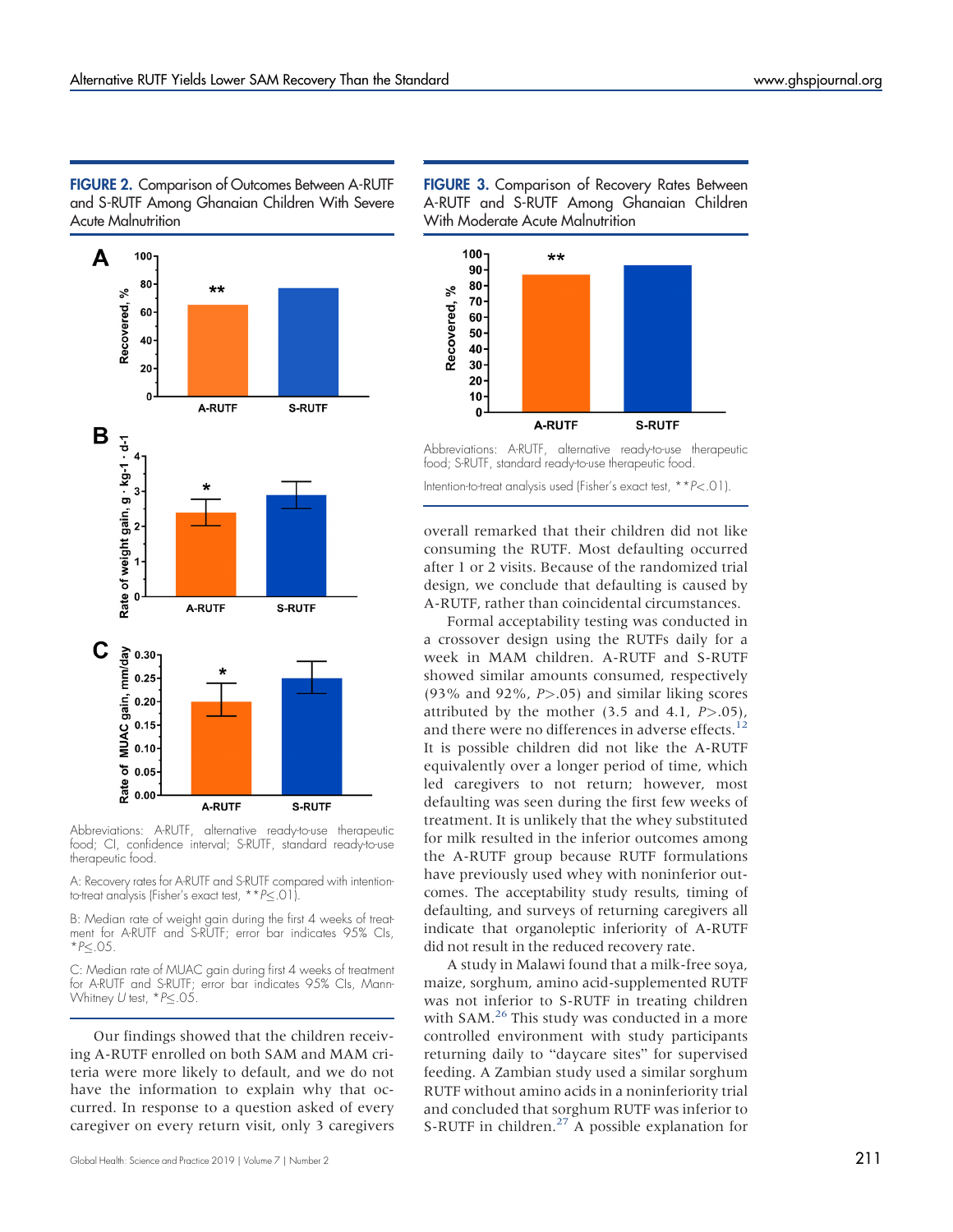| <b>Iable 3.</b> Untargeted Metabolomic Assessment of A-RUIF and S-RUIF |                                                                                                                                                                                                                                                                                                                                                       |                                                                                                                               |  |
|------------------------------------------------------------------------|-------------------------------------------------------------------------------------------------------------------------------------------------------------------------------------------------------------------------------------------------------------------------------------------------------------------------------------------------------|-------------------------------------------------------------------------------------------------------------------------------|--|
| <b>Metabolite Class</b>                                                | Specific Metabolites Identified Only in Alternative RUTF                                                                                                                                                                                                                                                                                              | <b>Pathobiological Significance</b>                                                                                           |  |
| Phosphatidylcholines                                                   | 1,2-Dipalmitoleoyl-sn-glycero-3-phosphocholine<br>1-O-Hexadecyl-2-deoxy-2-thio-S-acetyl-sn-glyceryl-3<br>phosphorylcholine<br>1-Stearoyl-2-myristoyl-sn-glycero-3-phosphocholine<br>1-Palmitoyl-2-docosahexaenoyl-sn-glycero-3-phosphocholine<br>$PC(O-16:0/16:1)$<br>PC(18:1/20:2)<br>PC(18:0/20:4)<br>Palmitoyleicosapentaenoyl phosphatidylcholine | Major component of most biological mem-<br>branes, found in soy foods                                                         |  |
| Phosphoethanolamines                                                   | 2-Arachidonoyl-1-palmitoyl-sn-glycero-3-phosphoethanolamine<br>2-Linoleoyl-1-palmitoyl-sn-glycero-3-phosphoethanolamine                                                                                                                                                                                                                               | Ethanolamine derivative of phospholipids                                                                                      |  |
| Cholesterols                                                           | 4-Cholestenone<br>7-Oxocholesterol<br>4-Beta-hydroxycholesterol 4-acetate                                                                                                                                                                                                                                                                             | Oxidized forms of cholesterol, the likely source<br>in RUTF is dairy products                                                 |  |
| Ceramides                                                              | Ceramide (18:1/16:0)<br>N-Palmitoyl-D-sphingosine                                                                                                                                                                                                                                                                                                     | A lipid component of cell membranes that<br>enhances membrane rigidity and facilitates cell<br>signaling through the membrane |  |
| Phytosterols                                                           | Cholestan-3-one<br>Dihydrodaidzein                                                                                                                                                                                                                                                                                                                    | Plant-derived sterols typically found in soy<br>products                                                                      |  |
| Isoflavones                                                            | Genistin<br>Glycitin<br>6"-O-Acetylgenistin<br>6"-O-Acetylglycitin<br>Daidzin                                                                                                                                                                                                                                                                         | Isoflavonoid compounds almost entirely derived<br>from legume species, interact with estrogen<br>receptors                    |  |
| <b>Vitamins</b>                                                        | Flavine mononucleotide                                                                                                                                                                                                                                                                                                                                | Form of riboflavin                                                                                                            |  |
| Glucosyl glucose                                                       | (3beta, 5xi, 9xi, 18xi, 22beta)-22, 25-Dihydroxyolean-12-en-3-yl<br>6-deoxy-alpha-L-mannopyranosyl-(1->2)-beta-D-xylopyranosyl-<br>(1->2)-beta-D-glucopyranosiduronic acid                                                                                                                                                                            | A small carbohydrate component of cellulose                                                                                   |  |
|                                                                        | Specific metabolites identified only in standard RUTF                                                                                                                                                                                                                                                                                                 |                                                                                                                               |  |
| Phosphatidylcholines                                                   | 1-Palmitoyl-2-stearoyl-sn-glycero-3-phosphocholine<br>1-Docosahexaenoyl-2-stearoyl-sn-glycero-3-phosphocholine<br>1-Palmitoyl-2-oleoyl-sn-glycerol                                                                                                                                                                                                    | Major component of most biological<br>membranes                                                                               |  |
| Lipids                                                                 | Erucic acid<br>Glycerol 1-myristate                                                                                                                                                                                                                                                                                                                   | Minor components of edible oils; fatty acid and<br>a monoglyceride                                                            |  |
| Phenylpropranoids                                                      | 14-(Methylpentadecanoylamino)-3-phenylpropanoic acid<br>3,5-Dimethoxy-4-hydroxycinnamic acid<br>3-Hydroxy-4-methoxycinnamic acid                                                                                                                                                                                                                      | Food additive made from cinnamic acid and a<br>natural product in coffee and tea                                              |  |
| Phenylethylamide                                                       | Phenylethylamide 359                                                                                                                                                                                                                                                                                                                                  | Flavoring agent, naturally occurs in peanut                                                                                   |  |

<span id="page-9-0"></span>Table 5. Untargeted Metabolomic Assessment of A-RUTF and S-RUTF

Abbreviations: A-RUTF, alternative ready-to-use therapeutic food; S-RUTF, standard ready-to-use therapeutic food.

the inferior outcomes among children receiving the dairy-free sorghum RUTF may have been the acknowledged inferior protein quality compared to S-RUTF. We found that a novel A-RUTF, which also included soy and sorghum, as well as having a similar protein quality as S-RUTF, caused less Ghanaian children to recover from SAM.

Under stressful physiological states, such as during rapid growth, nucleotides are required in

the diet for optimal host response.<sup>[28](#page-11-10)</sup> There are limited data describing the nucleotide content in foods; purine tables are most frequently used to estimate nucleotide content. Grains, such as sorghum, have a low purine content,  $2^{9,30}$  $2^{9,30}$  $2^{9,30}$  which suggests that A-RUTF had a lower nucleotide content than S-RUTF. However, we were not able to detect differences in nucleotide content between the foods in the untargeted metabolomics assays.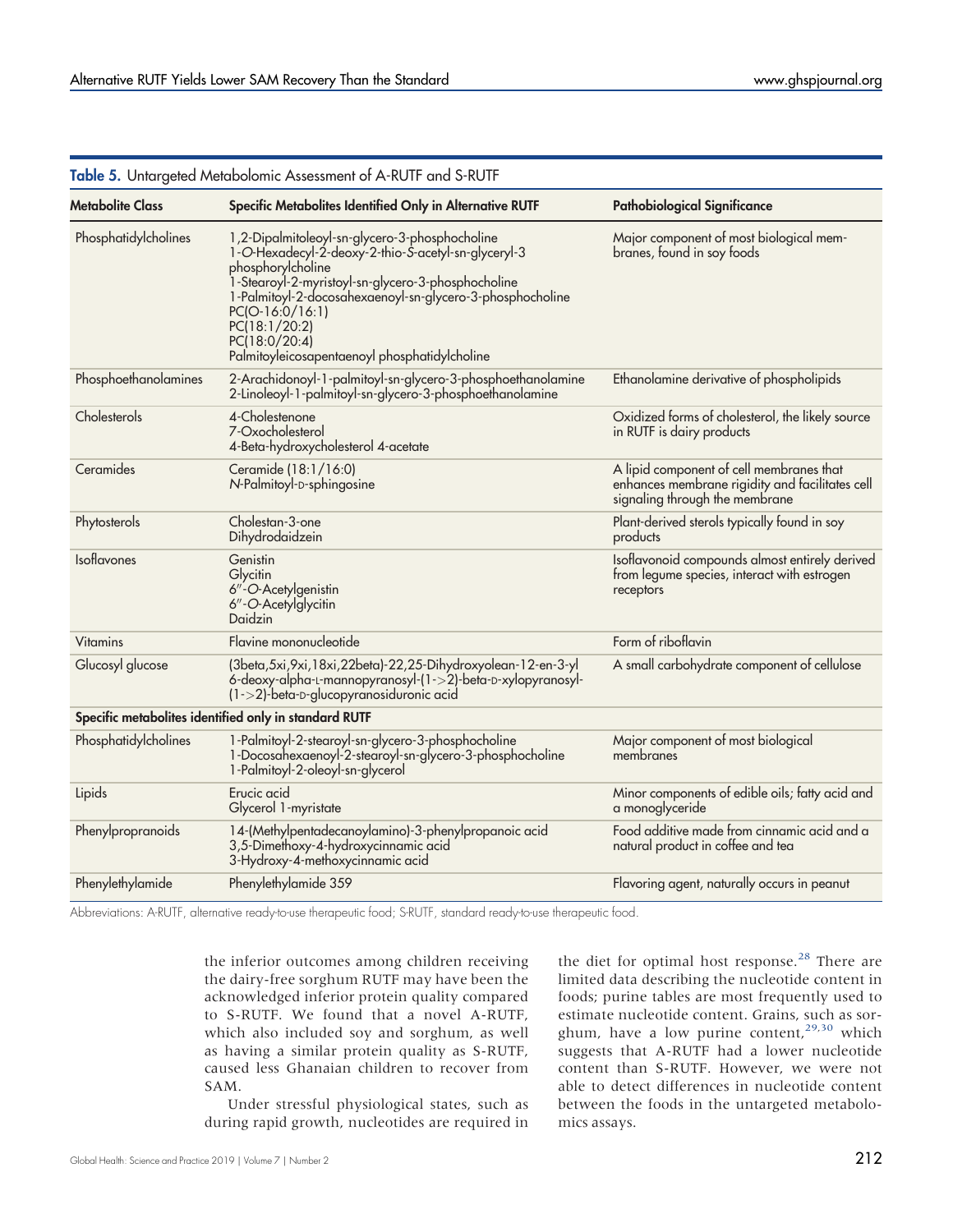Our cost data indicate for SAM that A-RUTF and S-RUTF are similar per child recovered, in spite of a 14% cost reduction per kilogram for the A-RUTF. No savings would be realized by using A-RUTF compared to S-RUTF in SAM.

While A-RUTF and S-RUTF met international specifications for nutrient content, the greater amounts of protein and fat in S-RUTF compared to A-RUTF led to greater rates of weight gain, but these seem unlikely to be important factors in increasing defaulting. RUTF specifications were determined on the basis of expert opinion, not clinical evidence; thus, protein and fat requirements may not be optimal. Some form of food intolerance may possibly have occurred with A-RUTF, resulting in greater default rates. This problem has been observed by the senior author in the past with RUTF made with chickpea in Africa.

With regard to the bioactive metabolites in A-RUTF compared to S-RUTF, the presence of isoflavonoids might have contributed to the poorer outcome. Isoflavonoids have metabolic effects to reduce lipogenesis, which is often thought to be an advantage for healthy consumers in the developed world; however, in this population of acutely mal-nourished children, this would not be the case.<sup>31,[32](#page-11-14)</sup> No xenobiotics or toxins were found in A-RUTF.

The sum of the evidence presented here indicates that A-RUTF is inferior to S-RUTF; it causes lower recovery in SAM and MAM, as well as lower rates of weight and MUAC gain in SAM. It is most important that RUTF facilitate recovery in SAM because SAM causes the most deaths. The certainty of this evidence is tempered by the observation that most failures in our trial were the result of defaulting, and the definitive outcomes in those cases are unknown. In conclusion, we cannot endorse this A-RUTF as noninferior to S-RUTF, and we recommend caution and further testing before any alternative RUTF is used in an operational setting. These data emphasize the utility of randomized trials to assess different RUTFs that meet international standards to determine equivalence.

Funding: Supported by the Children's Investment Fund Foundation (CIFF) and the Hickey Family Foundation (HFF). The opinions expressed herein are those of the authors and do not necessarily reflect the views of CIFF or HFF.

Competing Interests: None declared.

#### **REFERENCES**

<span id="page-10-0"></span>1. United Nations Children's Fund (UNICEF); World Health Organization (WHO); International Bank for Reconstruction and Development/The World Bank. Levels and Trends in Child

Malnutrition: Key Findings of the 2018 Edition of the Joint Child Malnutrition Estimates. Geneva: WHO; 2018. [http://www.who.int/](http://www.who.int/nutgrowthdb/2018-jme-brochure.pdf?ua=1) [nutgrowthdb/2018-jme-brochure.pdf?ua=1](http://www.who.int/nutgrowthdb/2018-jme-brochure.pdf?ua=1). Accessed April 20, 2019.

- <span id="page-10-1"></span>2. Liu L, Oza S, Hogan D, et al. Global, regional, and national causes of under-5 mortality in 2000–15: an updated systematic analysis with implications for the Sustainable Development Goals. Lancet. 2016;388(10063):3027–3035. [CrossRef.](https://doi.org/10.1016/S0140-6736(16)31593-8) [Medline](http://www.ncbi.nlm.nih.gov/pubmed/27839855)
- <span id="page-10-2"></span>3. Ijarotimi OS. Determinants of childhood malnutrition and consequences in developing countries. Curr Nutr Rep. 2013;2(3): 129–133. [CrossRef](https://doi.org/10.1007/s13668-013-0051-5)
- <span id="page-10-3"></span>4. Ciliberto MA, Sandige H, Ndekha MJ, et al. Comparison of homebased therapy with ready-to-use therapeutic food with standard therapy in the treatment of malnourished Malawian children: a controlled, clinical effectiveness trial. Am J Clin Nutr. 2005;81(4): 864–870. [CrossRef.](https://doi.org/10.1093/ajcn/81.4.864) [Medline](http://www.ncbi.nlm.nih.gov/pubmed/15817865)
- <span id="page-10-4"></span>5. Linneman Z, Matilsky D, Ndekha M, Manary MJ, Maleta K, Manary MJ. A large-scale operational study of home-based therapy with ready-to-use therapeutic food in childhood malnutrition in Malawi. Matern Child Nutr. 2007;3(3):206–215. [CrossRef.](https://doi.org/10.1111/j.1740-8709.2007.00095.x) [Medline](http://www.ncbi.nlm.nih.gov/pubmed/17539889)
- <span id="page-10-5"></span>6. Lenters LM, Wazny K, Webb P, Ahmed T, Bhutta ZA. Treatment of severe and moderate acute malnutrition in low- and middle-income settings: a systematic review, meta-analysis and Delphi process. BMC Public Health. 2013;13(suppl 3):S23. [CrossRef.](https://doi.org/10.1186/1471-2458-13-S3-S23) [Medline](http://www.ncbi.nlm.nih.gov/pubmed/24564235)
- <span id="page-10-6"></span>7. Abdul-Latif AMC, Nonvignon J. Economic cost of community-based management of severe acute malnutrition in a rural district in Ghana. Health. 2014;06(10):886–889. [CrossRef](https://doi.org/10.4236/health.2014.610112)
- <span id="page-10-7"></span>8. Ready-to-use therapeutic food (RUTF) price data. UNICEF website. [https://www.unicef.org/supply/index\\_59716.html](https://www.unicef.org/supply/index_59716.html). Updated January 28, 2019. Accessed April 20, 2019.
- <span id="page-10-8"></span>9. Ryan KN, Adams KP, Vosti SA, Ordiz MI, Cimo ED, Manary MJ. A comprehensive linear programming tool to optimize formulations of ready-to-use therapeutic foods: an application to Ethiopia. Am J Clin Nutr. 2014;100(6):1551–1558. [CrossRef](https://doi.org/10.3945/ajcn.114.090670). [Medline](http://www.ncbi.nlm.nih.gov/pubmed/25411290)
- <span id="page-10-9"></span>10. World Health Organization (WHO); World Food Programme; United Nations System Standing Committee on Nutrition; United Nations Children's Fund. Community-Based Management of Severe Acute Malnutrition. Geneva: WHO; 2007. [http://www.who.int/](http://www.who.int/nutrition/topics/Statement_community_based_man_sev_acute_mal_eng.pdf) [nutrition/topics/Statement\\_community\\_based\\_man\\_sev\\_acute\\_](http://www.who.int/nutrition/topics/Statement_community_based_man_sev_acute_mal_eng.pdf) [mal\\_eng.pdf](http://www.who.int/nutrition/topics/Statement_community_based_man_sev_acute_mal_eng.pdf). Accessed April 20, 2019.
- <span id="page-10-10"></span>11. Weber J, Callaghan M. Optimizing ready-to-use therapeutic foods for protein quality, cost, and acceptability. Food Nutr Bull. 2016; 37(suppl 1):S37–S46. [CrossRef](https://doi.org/10.1177/0379572116629257). [Medline](http://www.ncbi.nlm.nih.gov/pubmed/26864957)
- <span id="page-10-11"></span>12. Weber JM, Ryan KN, Tandon R, et al. Acceptability of locally produced ready-to-use therapeutic foods in Ethiopia, Ghana, Pakistan and India. Matern Child Nutr. 2017;13(2):e12250. [CrossRef.](https://doi.org/10.1111/mcn.12250) **[Medline](http://www.ncbi.nlm.nih.gov/pubmed/26776270)**
- <span id="page-10-12"></span>13. Ghana Statistical Service. 2010 Population and Housing Census. Accra, Ghana: Ghana Statistical Services; 2012.
- <span id="page-10-13"></span>14. United Nations Children's Fund (UNICEF). The Status of Education in Ghana: Results from the Multiple Indicator Cluster Surveys (MICS) 2006–2011. Accra, Ghana: UNICEF; 2013.
- <span id="page-10-14"></span>15. Ghana Statistical Service (GSS); Ghana Health Service (GHS); ICF International. Ghana Demographic and Health Survey 2014. Rockville, MD: GSS, GHS, and ICF International; 2015. [https://](https://dhsprogram.com/pubs/pdf/fr307/fr307.pdf) [dhsprogram.com/pubs/pdf/fr307/fr307.pdf](https://dhsprogram.com/pubs/pdf/fr307/fr307.pdf). Accessed April 20, 2019.
- <span id="page-10-15"></span>16. World Food Programme. Emergency Food Security and Market Assessment: Ghana. World Food Programme; 2016. [https://www.](https://www.wfp.org/content/ghana-emergency-food-security-and-market-assessment-june-2016) [wfp.org/content/ghana-emergency-food-security-and-market](https://www.wfp.org/content/ghana-emergency-food-security-and-market-assessment-june-2016)[assessment-june-2016](https://www.wfp.org/content/ghana-emergency-food-security-and-market-assessment-june-2016). Accessed April 20, 2019.
- <span id="page-10-16"></span>17. FAO; IFAD; UNICEF; WFP; WHO. The State of Food Security and Nutrition in the World 2018: Building Climate Resilience for Food